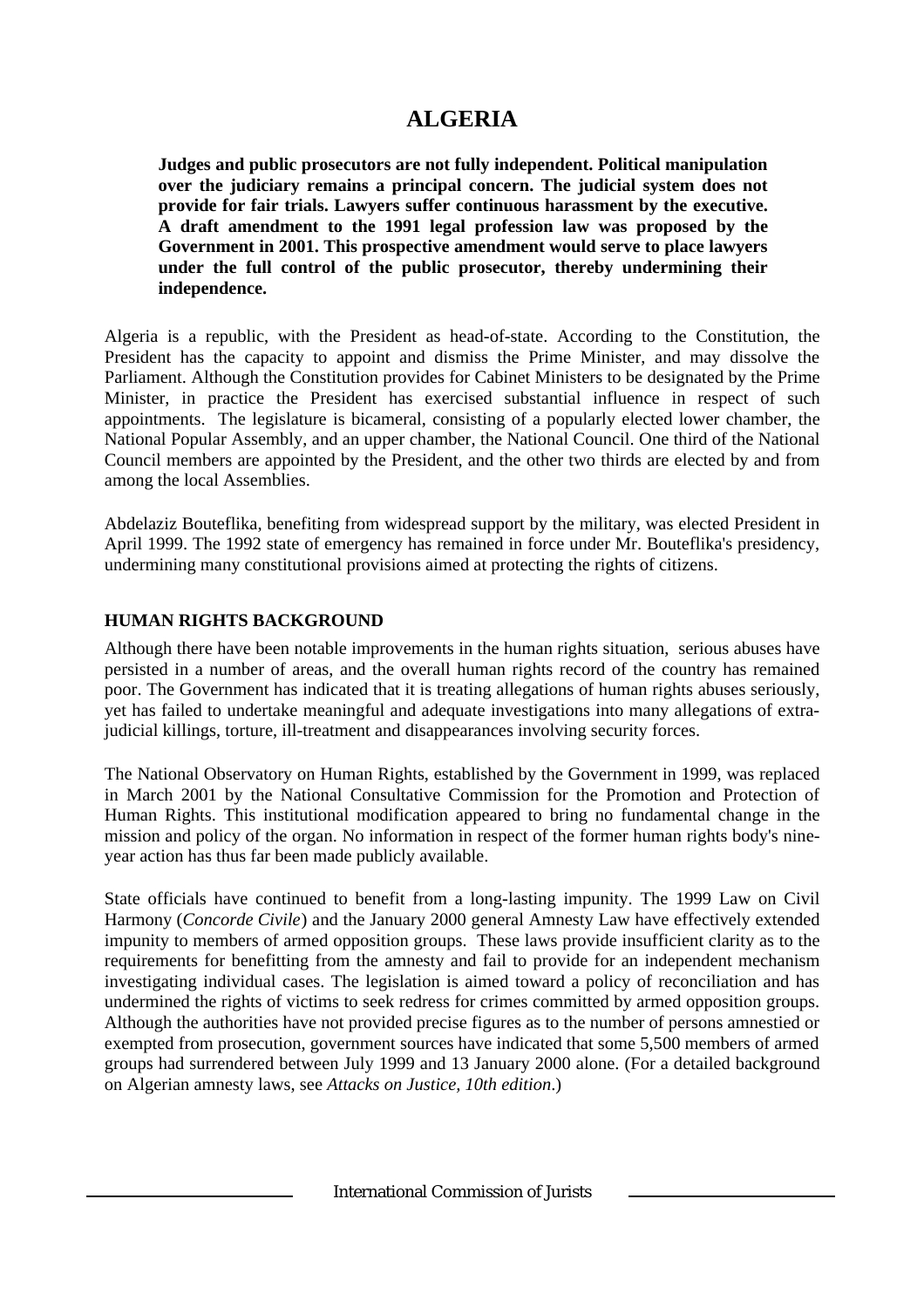There was apparently some decrease in the number of extra-judicial killings committed by security forces during 2000. However, killings by armed groups increased by some 20 percent compared with 1999, resulting in the deaths of more than 2,500 persons, many of whom were civilians New cases of enforced disappearance were also reported in 2000. The involvement of the security forces in the approximately 4,000 disappearances committed since 1994 has yet to be clarified, despite pledges by President Bouteflika to take action to solve such cases. In May 2000, the Ministry of Justice claimed that 1,146 disappearances had been clarified, but the Government has declined to provide a list of those cases. No security force member has been prosecuted for involvement in disappearances.

Despite constitutional and the legislative prohibitions on torture and other cruel, inhuman, or degrading treatment, security forces continued to resort to such practices when interrogating criminal suspects and persons accused of involvement in violent activities. The security forces frequently arbitrarily arrested and detained suspects incommunicado. The Government and judicial authorities were also reportedly implicated in the operation of secret detention centers. Under the 1992 Anti-terrorist Law, suspects may be held in detention for up to 12 days without charge, instead of the usual 48 hours, and police are not required to have a warrant when making an arrest.

Although the Constitution prohibits discrimination based on sex, many women continued to suffer legal and social discrimination. The 1984 Family Code, essentially based on *Shari'a*, institutionalises a lawful status of inequality for women in family issues. President Bouteflika took a positive step towards improving the status of women in the workplace in August 2000 when he increased the number of courts led by female judges. Women remained specific targets for armed groups. Armed opposition forces were said to have engaged in the practice of kidnapping women and holding them captive for the purpose of rape and servitude.

A 1992 state of emergency law and government practice has served to severely restrict the rights of assembly and association. Political groups and non-governmental organisations have often been refused legal registration and permission to hold outdoor demonstrations. The Government repeatedly has prevented public gatherings and has used force to disperse unauthorised rallies, In June 2001, an indefinite ban on demonstrations was imposed in Algiers, in response to widespread unrest. Following the killing of a young boy in a police station near Tizi Ouzou, the capital of Greater Kabylia, a wave of sometimes violent demonstrations took place in April 2001. Security forces broke up the demonstrations brutally, killing dozens of citizens and injuring more than 1,300 persons.

Independent newspapers appeared to cover politically sensitive issues. However, self-censorship was widespread among journalists, in particular with regard to criticism of the army. The Government continued to exert influence on the press through its monopoly over both printing and advertising companies. Broadcast media remained under State control. In June 2001 the Government adopted an amendment to the Penal Code strengthening prison terms and increasing fines for press offences. Under the new amendment, a person who uses an expression deemed "offensive, insulting or defamatory" to the President (article 144 bis) may be sentenced to imprisonment of three to twelve months. (The sentence may be doubled in the event of a subsequent offence.) These sanctions may also be applied in cases of defamation against "the Parliament, or one of its two houses, the National Popular Army" and any "other institution or constituent body." The 1966 Penal Code amendment law also stipulates that anyone offending the Prophet and "*les envoyés de Dieu*" or denigrating Islam may be sentenced to a term of 3 to 5 years imprisonment (Article 144 bis 2).

International Commission of Jurists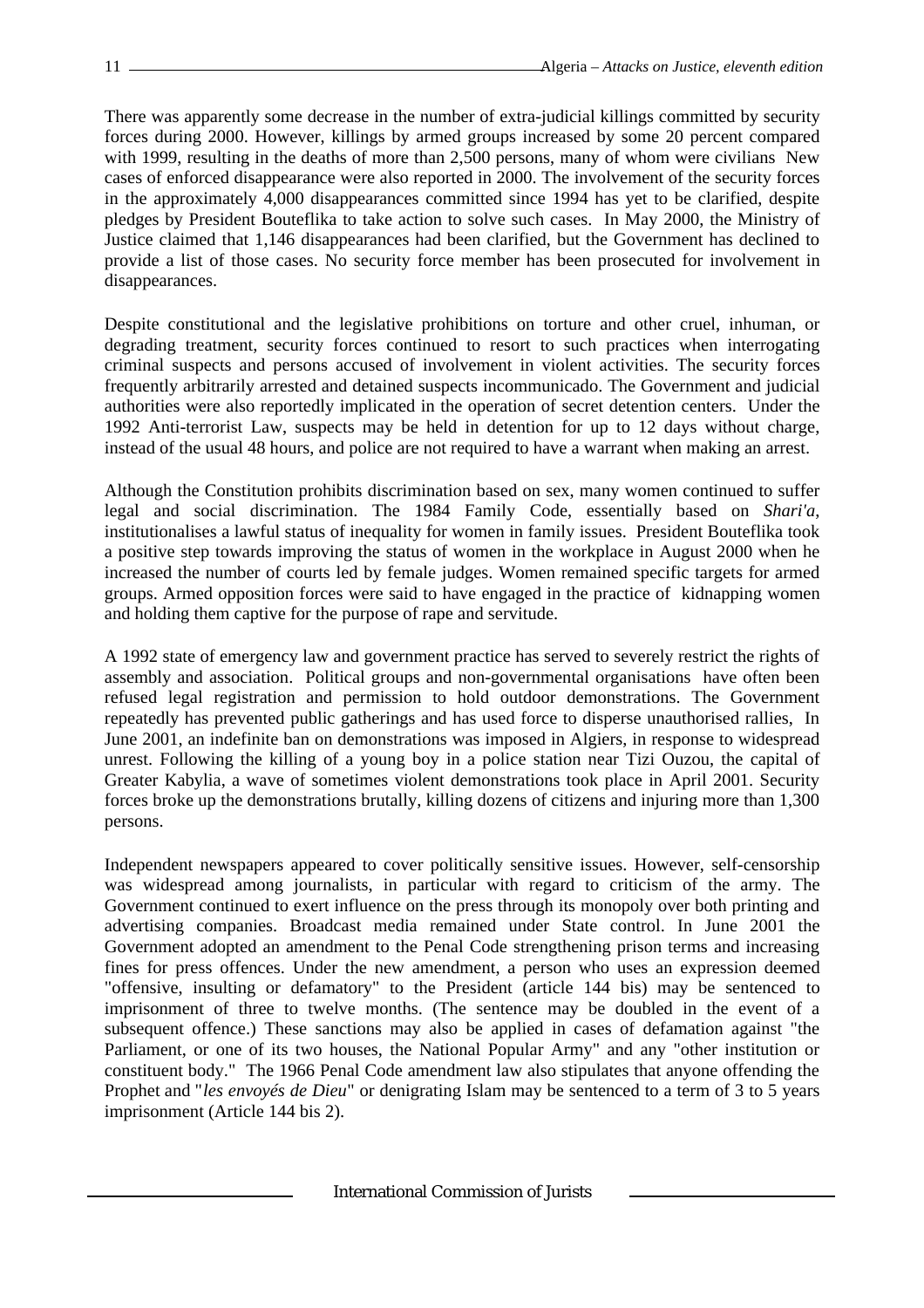## **JUDICIARY**

The Government does not fully respect the independence of the judiciary provided for under the Constitution. In August 2000, the commission set up by President Bouteflika in November 1999 to review the functioning of the judiciary presented a report, which has not been made publicly available. Following the submission of the report, the President replaced 80 per cent of the heads of lower courts and 99 per cent of those of higher courts. This measure appeared to be aimed mainly at creating the appearance of good will on the part of the Government, although no essential reform was planned to improve the judiciary. In practice, the judicial system remained slow and inefficient.

### *Judiciary structure*

The Judiciary is composed of a Supreme Court, three Courts of appeal and a system of lower courts divided among civil, criminal and commercial courts. The jurisdiction of the military courts was previously limited to cases of members of the military forces, but problematically has now been extended to include cases of civilians accused of state security crimes under the state of emergency law.

The Supreme Court regulates the activity of courts and tribunals and the State Council (*Conseil d'Etat*) regulates that of the administrative courts. Conflicts over jurisdiction between the Supreme Court and the State Council are reviewed by the Tribunal of Conflicts. A Constitutional Council examines the constitutionality of treaties, laws and regulations and has the capacity to nullify unconstitutional acts.

### *Judges and Magistrates*

Under legislation dating from 1989, the High Judicial Council is responsible for the appointment, promotion and transfer of magistrates. However subsequent decrees have curtailed the independence of the High Judicial Council and reinstated broad powers to the Minister of Justice in respect of the career of magistrates. Thus, judges and prosecutors have been subjected to the will of the political organs and security of tenure is no longer provided. The Algerian magistrature thus remains strongly influenced by the Government. The resulting manipulation of magistrates has served to undermine the right of individuals to a fair trial.

The Government has issued orders according to which judges have been unable to discharge and release suspects, even temporarily. Judges and prosecutors expressing their disapproval over judicial functioning or political manipulation of the judiciary have been subjected to disciplinary sanctions, suspension or transfer. Some judges were reportedly arrested and detained following declarations or decisions contradicting government policy or instructions.

Security forces frequently handled the cases of armed opposition suspects in a violent and summary manner, thus preventing judicial due process. When a suspect is brought to court, magistrates typically allow manifest irregularities, such as prosecution based on a declaration made under torture and summary investigation.

*Lawyers*